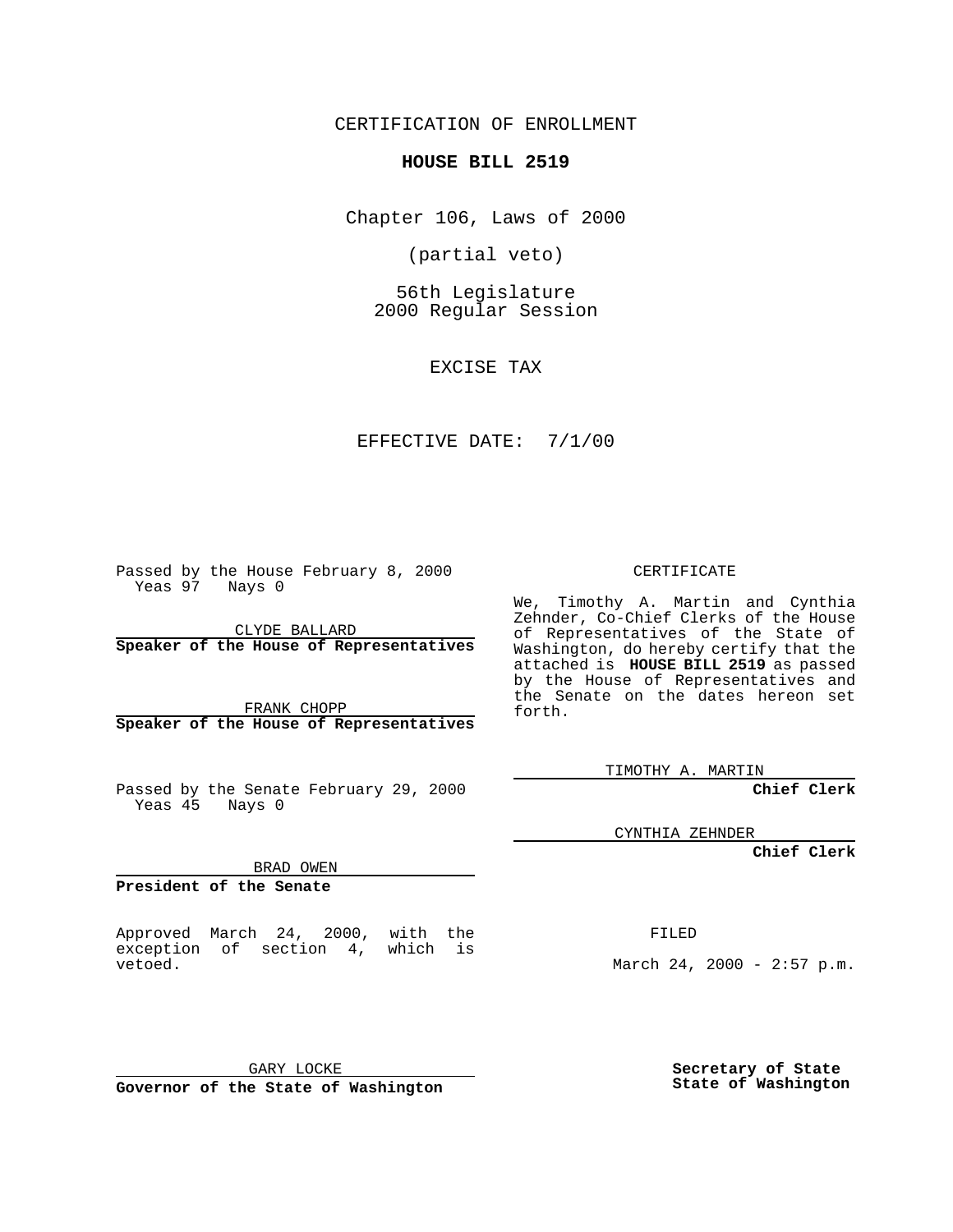## **HOUSE BILL 2519** \_\_\_\_\_\_\_\_\_\_\_\_\_\_\_\_\_\_\_\_\_\_\_\_\_\_\_\_\_\_\_\_\_\_\_\_\_\_\_\_\_\_\_\_\_\_\_

\_\_\_\_\_\_\_\_\_\_\_\_\_\_\_\_\_\_\_\_\_\_\_\_\_\_\_\_\_\_\_\_\_\_\_\_\_\_\_\_\_\_\_\_\_\_\_

Passed Legislature - 2000 Regular Session

## **State of Washington 56th Legislature 2000 Regular Session**

**By** Representatives Lovick, Fortunato, Dunshee, Thomas, Haigh and Kenney; by request of Department of Revenue

Read first time 01/14/2000. Referred to Committee on Finance.

 AN ACT Relating to simplifying the excise tax code through revising terminology, correcting mistakes, streamlining procedures, and deleting obsolete provisions; amending RCW 82.32.330, 82.14B.042, 82.14B.061, 82.49.010, 82.60.060, 82.60.080, 82.62.060, 82.60.049, 82.62.090, 82.63.045, 82.04.4456, and 82.04.4457; and providing an effective date.

BE IT ENACTED BY THE LEGISLATURE OF THE STATE OF WASHINGTON:

 **Sec. 1.** RCW 82.32.330 and 1998 c 234 s 1 are each amended to read as follows:

(1) For purposes of this section:

 (a) "Disclose" means to make known to any person in any manner whatever a return or tax information;

 (b) "Return" means a tax or information return or claim for refund required by, or provided for or permitted under, the laws of this state which is filed with the department of revenue by, on behalf of, or with respect to a person, and any amendment or supplement thereto, including supporting schedules, attachments, or lists that are supplemental to, 17 or part of, the return so filed;

 (c) "Tax information" means (i) a taxpayer's identity, (ii) the nature, source, or amount of the taxpayer's income, payments, receipts,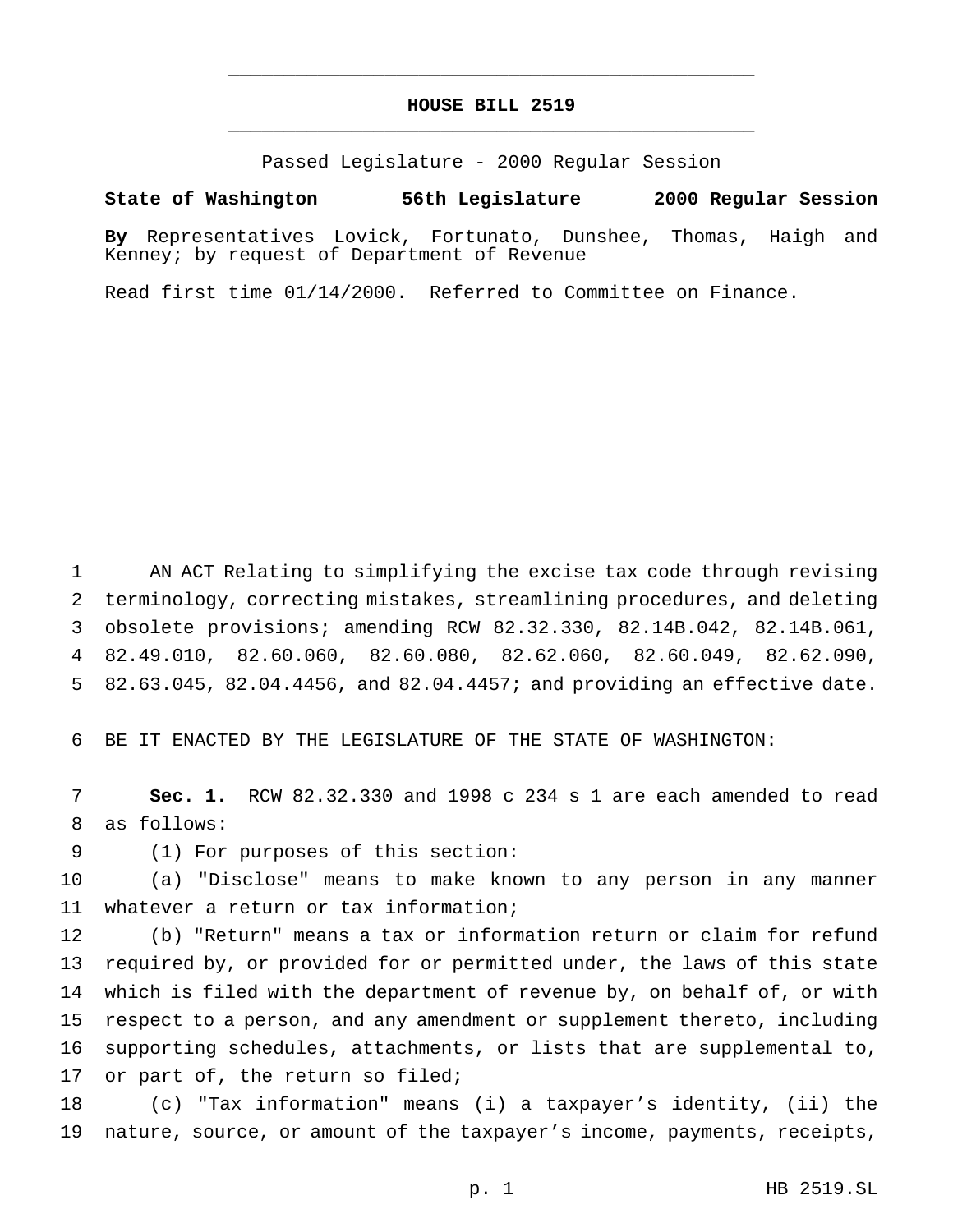deductions, exemptions, credits, assets, liabilities, net worth, tax liability deficiencies, overassessments, or tax payments, whether taken from the taxpayer's books and records or any other source, (iii) whether the taxpayer's return was, is being, or will be examined or subject to other investigation or processing, (iv) a part of a written determination that is not designated as a precedent and disclosed pursuant to RCW 82.32.410, or a background file document relating to a written determination, and (v) other data received by, recorded by, prepared by, furnished to, or collected by the department of revenue with respect to the determination of the existence, or possible existence, of liability, or the amount thereof, of a person under the laws of this state for a tax, penalty, interest, fine, forfeiture, or other imposition, or offense: PROVIDED, That data, material, or documents that do not disclose information related to a specific or identifiable taxpayer do not constitute tax information under this section. Except as provided by RCW 82.32.410, nothing in this chapter shall require any person possessing data, material, or documents made confidential and privileged by this section to delete information from such data, material, or documents so as to permit its disclosure;

 (d) "State agency" means every Washington state office, department, division, bureau, board, commission, or other state agency;

 (e) "Taxpayer identity" means the taxpayer's name, address, telephone number, registration number, or any combination thereof, or 24 any other information disclosing the identity of the taxpayer; and

 (f) "Department" means the department of revenue or its officer, agent, employee, or representative.

 (2) Returns and tax information shall be confidential and privileged, and except as authorized by this section, neither the department of revenue nor any other person may disclose any return or tax information.

 (3) The foregoing, however, shall not prohibit the department of revenue from:

 (a) Disclosing such return or tax information in a civil or criminal judicial proceeding or an administrative proceeding:

 (i) In respect of any tax imposed under the laws of this state if the taxpayer or its officer or other person liable under Title 82 RCW is a party in the proceeding; or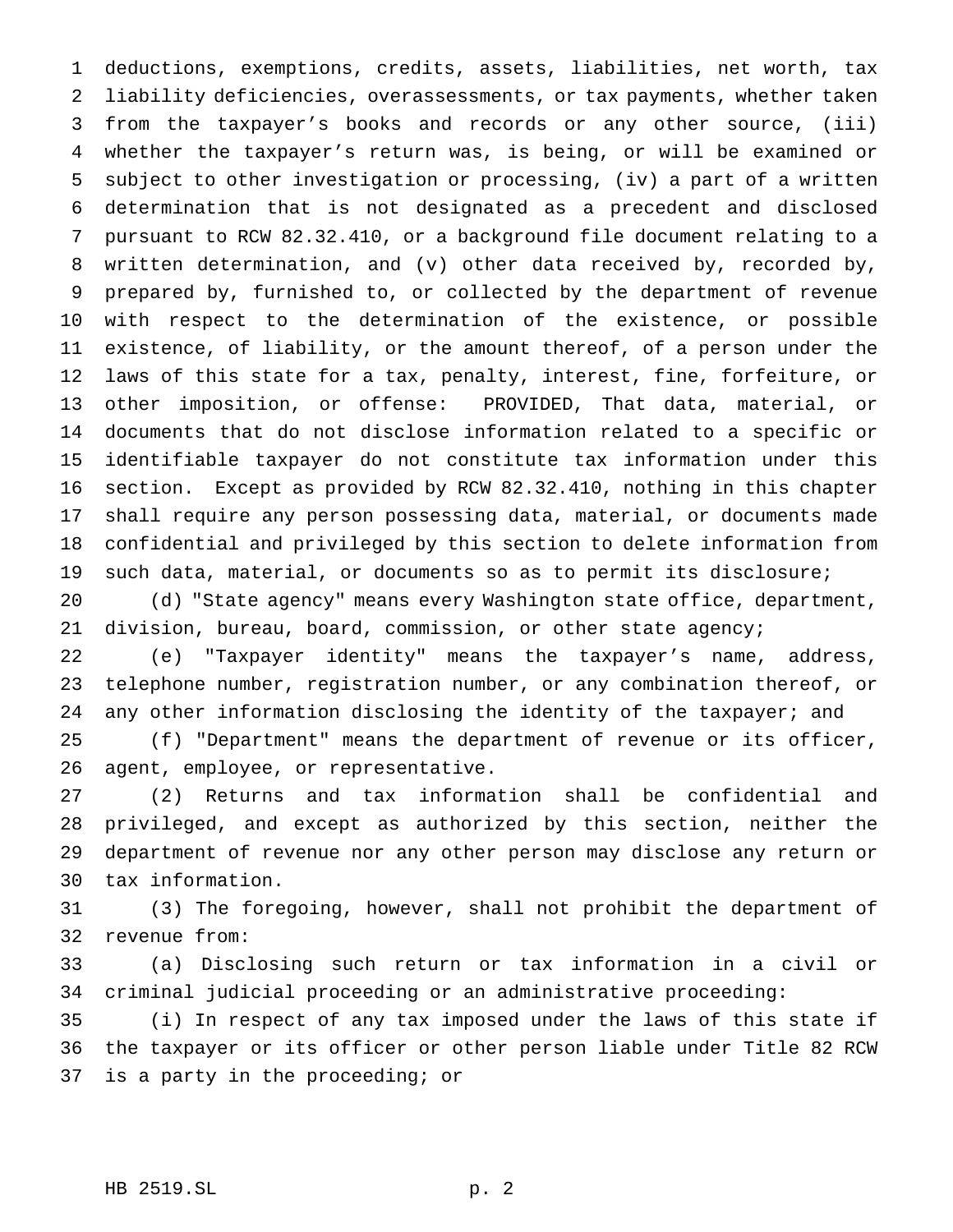(ii) In which the taxpayer about whom such return or tax information is sought and another state agency are adverse parties in the proceeding;

 (b) Disclosing, subject to such requirements and conditions as the director shall prescribe by rules adopted pursuant to chapter 34.05 RCW, such return or tax information regarding a taxpayer to such taxpayer or to such person or persons as that taxpayer may designate in a request for, or consent to, such disclosure, or to any other person, at the taxpayer's request, to the extent necessary to comply with a request for information or assistance made by the taxpayer to such other person: PROVIDED, That tax information not received from the taxpayer shall not be so disclosed if the director determines that such disclosure would compromise any investigation or litigation by any federal, state, or local government agency in connection with the civil or criminal liability of the taxpayer or another person, or that such disclosure would identify a confidential informant, or that such disclosure is contrary to any agreement entered into by the department that provides for the reciprocal exchange of information with other government agencies which agreement requires confidentiality with respect to such information unless such information is required to be 21 disclosed to the taxpayer by the order of any court;

 (c) Disclosing the name of a taxpayer with a deficiency greater than five thousand dollars and against whom a warrant under RCW 82.32.210 has been either issued or filed and remains outstanding for a period of at least ten working days. The department shall not be required to disclose any information under this subsection if a taxpayer: (i) Has been issued a tax assessment; (ii) has been issued a warrant that has not been filed; and (iii) has entered a deferred payment arrangement with the department of revenue and is making payments upon such deficiency that will fully satisfy the indebtedness within twelve months;

 (d) Disclosing the name of a taxpayer with a deficiency greater than five thousand dollars and against whom a warrant under RCW 82.32.210 has been filed with a court of record and remains outstanding;

 (e) Publishing statistics so classified as to prevent the 37 identification of particular returns or reports or items thereof;

 (f) Disclosing such return or tax information, for official purposes only, to the governor or attorney general, or to any state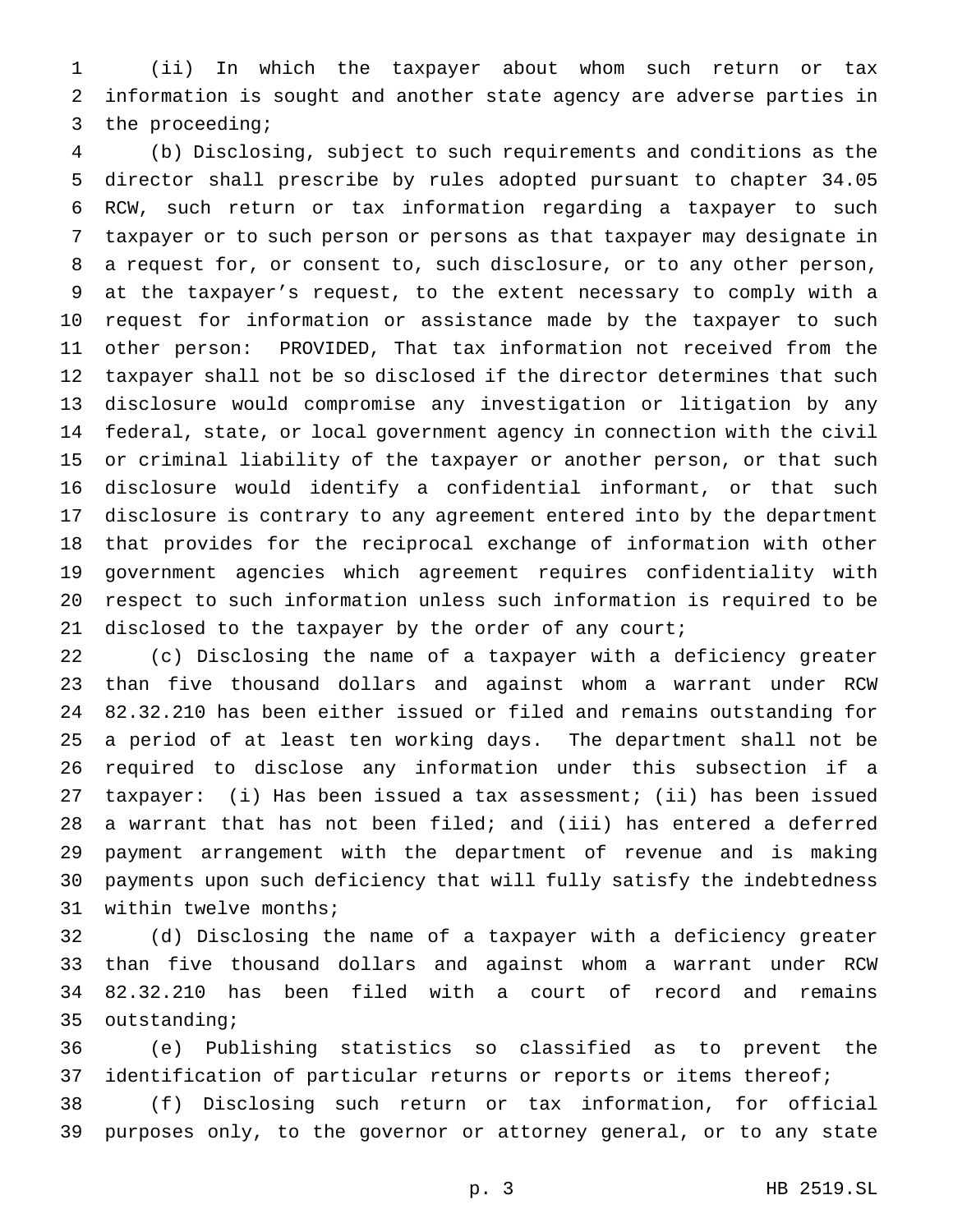agency, or to any committee or subcommittee of the legislature dealing with matters of taxation, revenue, trade, commerce, the control of industry or the professions;

 (g) Permitting the department of revenue's records to be audited and examined by the proper state officer, his or her agents and employees;

 (h) Disclosing any such return or tax information to a peace officer as defined in RCW 9A.04.110 or county prosecuting attorney, for official purposes. The disclosure may be made only in response to a search warrant, subpoena, or other court order, unless the disclosure is for the purpose of criminal tax enforcement. A peace officer or county prosecuting attorney who receives the return or tax information may disclose that return or tax information only for use in the investigation and a related court proceeding, or in the court proceeding for which the return or tax information originally was sought;

 (i) Disclosing any such return or tax information to the proper officer of the internal revenue service of the United States, the Canadian government or provincial governments of Canada, or to the proper officer of the tax department of any state or city or town or county, for official purposes, but only if the statutes of the United States, Canada or its provincial governments, or of such other state or city or town or county, as the case may be, grants substantially 24 similar privileges to the proper officers of this state;

 (j) Disclosing any such return or tax information to the Department of Justice, the Bureau of Alcohol, Tobacco and Firearms of the Department of the Treasury, the Department of Defense, the United States Customs Service, the Coast Guard of the United States, and the United States Department of Transportation, or any authorized representative thereof, for official purposes;

 (k) Publishing or otherwise disclosing the text of a written determination designated by the director as a precedent pursuant to RCW 82.32.410;

 (l) Disclosing, in a manner that is not associated with other tax information, the taxpayer name, entity type, business address, mailing 36 address, revenue tax registration numbers, ((standard industrial)) North American industry classification system or standard industrial 38 classification code of a taxpayer, and the dates of opening and closing of business. This subsection shall not be construed as giving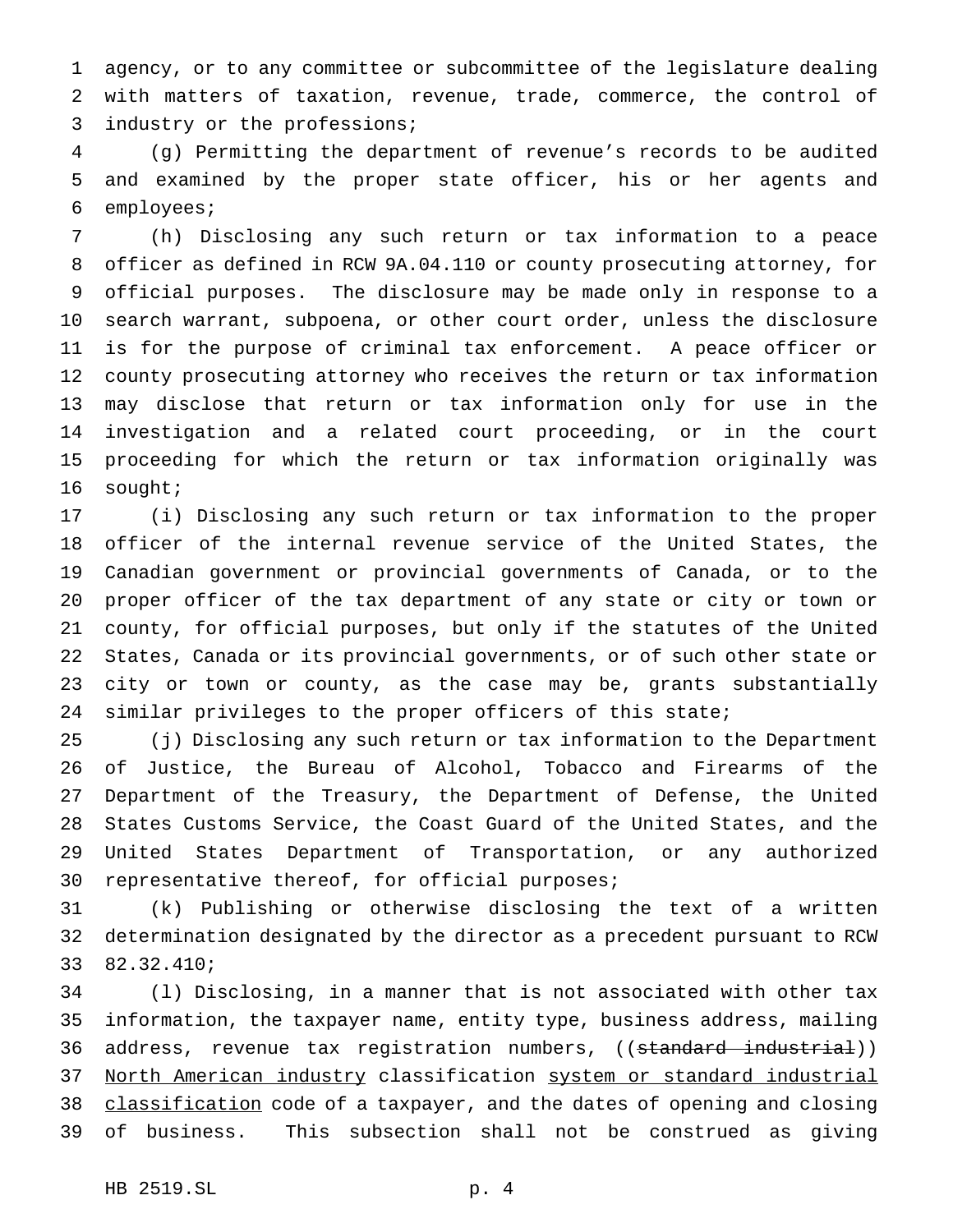authority to the department to give, sell, or provide access to any list of taxpayers for any commercial purpose;

 (m) Disclosing such return or tax information that is also maintained by another Washington state or local governmental agency as a public record available for inspection and copying under the provisions of chapter 42.17 RCW or is a document maintained by a court 7 of record not otherwise prohibited from disclosure;  $((\theta \cdot \hat{r}))$ 

 (n) Disclosing such return or tax information to the United States department of agriculture for the limited purpose of investigating food 10 stamp fraud by retailers*i* or

 (o) Disclosing to a financial institution, escrow company, or title 12 company, in connection with specific real property that is the subject 13 of a real estate transaction, current amounts due the department for a 14 filed tax warrant, judgment, or lien against the real property.

 (4)(a) The department may disclose return or taxpayer information to a person under investigation or during any court or administrative proceeding against a person under investigation as provided in this subsection (4). The disclosure must be in connection with the department's official duties relating to an audit, collection activity, or a civil or criminal investigation. The disclosure may occur only when the person under investigation and the person in possession of data, materials, or documents are parties to the return or tax information to be disclosed. The department may disclose return or tax information such as invoices, contracts, bills, statements, resale or exemption certificates, or checks. However, the department may not disclose general ledgers, sales or cash receipt journals, check registers, accounts receivable/payable ledgers, general journals, financial statements, expert's workpapers, income tax returns, state tax returns, tax return workpapers, or other similar data, materials, or documents.

 (b) Before disclosure of any tax return or tax information under this subsection (4), the department shall, through written correspondence, inform the person in possession of the data, materials, or documents to be disclosed. The correspondence shall clearly identify the data, materials, or documents to be disclosed. The department may not disclose any tax return or tax information under this subsection (4) until the time period allowed in (c) of this subsection has expired or until the court has ruled on any challenge brought under (c) of this subsection.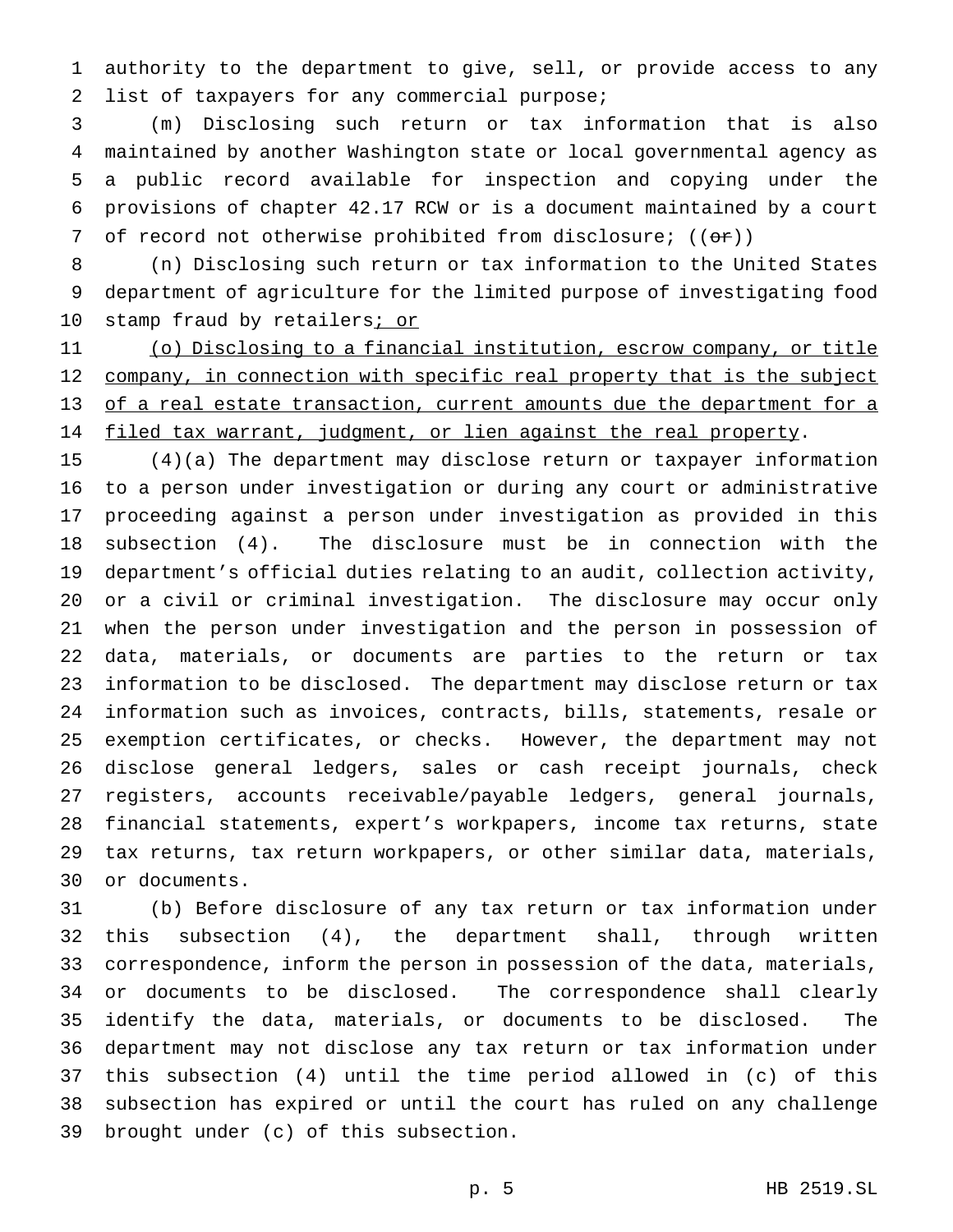(c) The person in possession of the data, materials, or documents to be disclosed by the department has twenty days from the receipt of the written request required under (b) of this subsection to petition the superior court of the county in which the petitioner resides for injunctive relief. The court shall limit or deny the request of the department if the court determines that:

 (i) The data, materials, or documents sought for disclosure are cumulative or duplicative, or are obtainable from some other source 9 that is more convenient, less burdensome, or less expensive;

 (ii) The production of the data, materials, or documents sought would be unduly burdensome or expensive, taking into account the needs of the department, the amount in controversy, limitations on the petitioner's resources, and the importance of the issues at stake; or (iii) The data, materials, or documents sought for disclosure contain trade secret information that, if disclosed, could harm the petitioner.

 (d) The department shall reimburse reasonable expenses for the production of data, materials, or documents incurred by the person in possession of the data, materials, or documents to be disclosed.

 (e) Requesting information under (b) of this subsection that may indicate that a taxpayer is under investigation does not constitute a disclosure of tax return or tax information under this section.

 (5) Any person acquiring knowledge of any return or tax information in the course of his or her employment with the department of revenue and any person acquiring knowledge of any return or tax information as 26 provided under subsection  $(3)(f)$ ,  $(g)$ ,  $(h)$ ,  $(i)$ ,  $(j)$ , or  $(n)$  of this section, who discloses any such return or tax information to another person not entitled to knowledge of such return or tax information under the provisions of this section, is guilty of a misdemeanor. If the person guilty of such violation is an officer or employee of the state, such person shall forfeit such office or employment and shall be incapable of holding any public office or employment in this state for a period of two years thereafter.

 **Sec. 2.** RCW 82.14B.042 and 1998 c 304 s 9 are each amended to read as follows:

 (1) The state enhanced 911 excise tax imposed by this chapter must be paid by the subscriber to the local exchange company providing the switched access line, and each local exchange company shall collect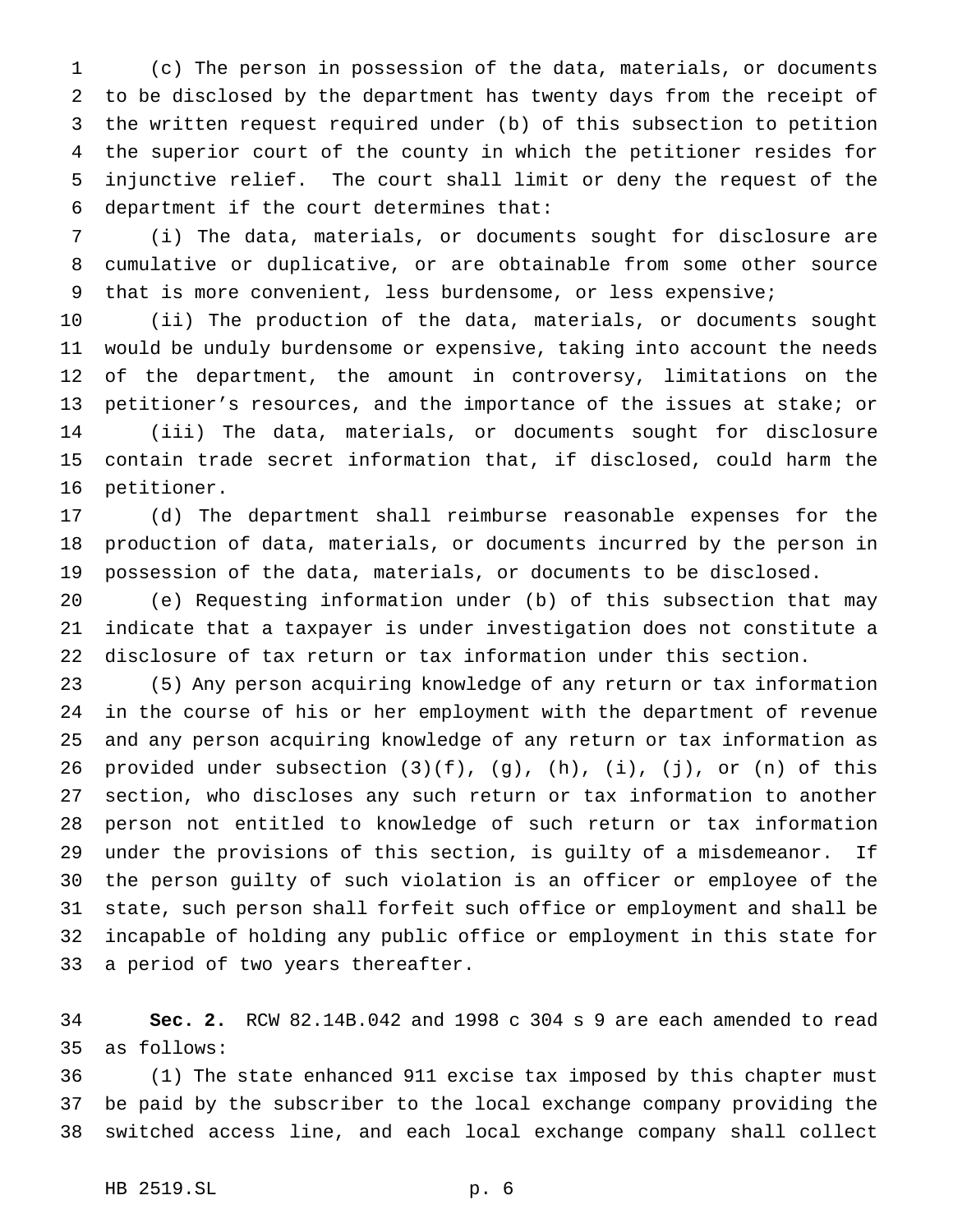from the subscriber the full amount of the tax payable. The state enhanced 911 excise tax required by this chapter to be collected by the local exchange company is deemed to be held in trust by the local exchange company until paid to the department. Any local exchange company that appropriates or converts the tax collected to its own use or to any use other than the payment of the tax to the extent that the money collected is not available for payment on the due date as prescribed in this chapter is guilty of a gross misdemeanor.

 (2) If any local exchange company fails to collect the state enhanced 911 excise tax or, after collecting the tax, fails to pay it to the department in the manner prescribed by this chapter, whether such failure is the result of its own act or the result of acts or conditions beyond its control, the local exchange company is personally liable to the state for the amount of the tax, unless the local exchange company has taken from the buyer in good faith a properly executed resale certificate under RCW 82.14B.200.

 (3) The amount of tax, until paid by the subscriber to the local exchange company or to the department, constitutes a debt from the subscriber to the local exchange company. Any local exchange company that fails or refuses to collect the tax as required with intent to violate the provisions of this chapter or to gain some advantage or benefit, either direct or indirect, and any subscriber who refuses to pay any tax due under this chapter is guilty of a misdemeanor. The state enhanced 911 excise tax required by this chapter to be collected by the local exchange company must be stated separately on the billing statement that is sent to the subscriber.

 (4) If a subscriber has failed to pay to the local exchange company the state enhanced 911 excise tax imposed by this chapter and the local exchange company has not paid the amount of the tax to the department, the department may, in its discretion, proceed directly against the subscriber for collection of the tax, in which case a penalty of ten percent may be added to the amount of the tax for failure of the subscriber to pay the tax to the local exchange company, regardless of 34 when the tax is collected by the department. ((For the sole purpose of applying the various provisions of chapter 82.32 RCW, the last day of the month following the tax period in which the tax liability accrued 37 is to be considered as the due date of the tax)) Tax under this chapter is due as provided under RCW 82.14B.061.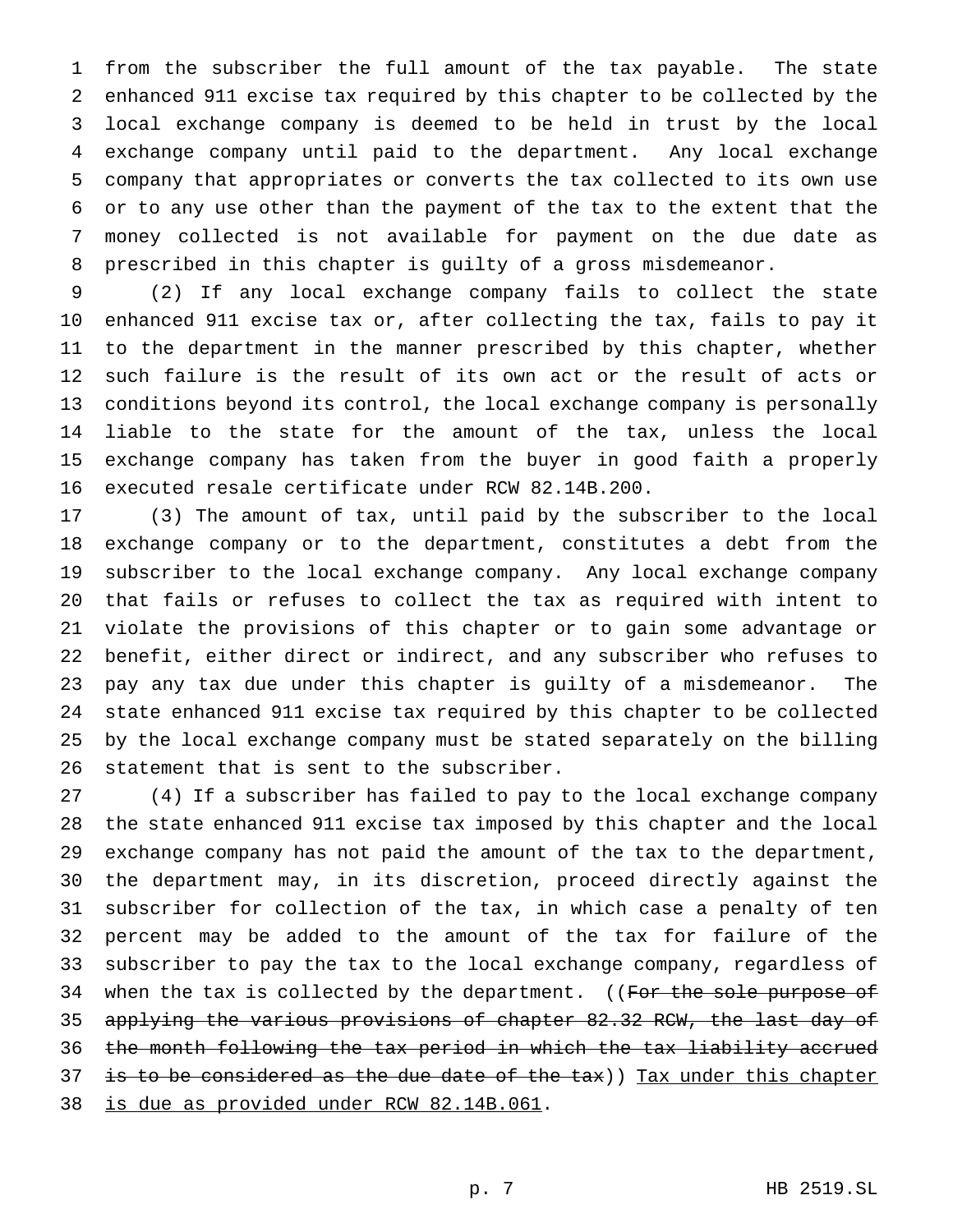**Sec. 3.** RCW 82.14B.061 and 1998 c 304 s 6 are each amended to read as follows:

 (1) The department of revenue shall administer and shall adopt such rules as may be necessary to enforce and administer the state enhanced 911 excise tax imposed by this chapter. Chapter 82.32 RCW, with the exception of RCW 82.32.045, 82.32.145, and 82.32.380, applies to the administration, collection, and enforcement of the state enhanced 911 excise tax.

 (2) The state enhanced 911 excise tax imposed by this chapter, along with reports and returns on forms prescribed by the department, 11 are due ((monthly on or before the last day of the month following the 12 month in which the tax liability accrues)) at the same time the taxpayer reports other taxes under RCW 82.32.045. If no other taxes 14 are reported under RCW 82.32.045, the taxpayer shall remit tax on an annual basis in accordance with RCW 82.32.045.

 (3) The department of revenue may relieve any taxpayer or class of taxpayers from the obligation of remitting monthly and may require the return to cover other longer reporting periods, but in no event may 19 returns be filed for a period greater than one year. ((For these 20 taxpayers, tax payments are due on or before the last day of the month 21 next succeeding the end of the period covered by the return.))

 (4) The state enhanced 911 excise tax imposed by this chapter is in addition to any taxes imposed upon the same persons under chapters 82.08 and 82.12 RCW.

 \*Sec. 4. RCW 82.49.010 and <sup>1999</sup> <sup>c</sup> <sup>277</sup> <sup>s</sup> <sup>8</sup> are each amended to read 26 as follows:

 (1) An excise tax is imposed for the privilege of using <sup>a</sup> vessel upon the waters of this state, except vessels exempt under RCW 82.49.020. The annual amount of the excise tax is one-half of one percent of fair market value, as determined under this chapter, or five dollars, whichever is greater. Violation of this subsection is <sup>a</sup> misdemeanor.

 (2)(a) <sup>A</sup> person who is required under chapter 88.02 RCW to register <sup>a</sup> vessel in this state and who registers the vessel in another state or foreign country and avoids the Washington watercraft taxes, violates this section and is liable for those taxes and <sup>a</sup> monetary penalty not less than one thousand dollars but not more than ten thousand dollars 38 for each violation. The department may assess and collect the unpaid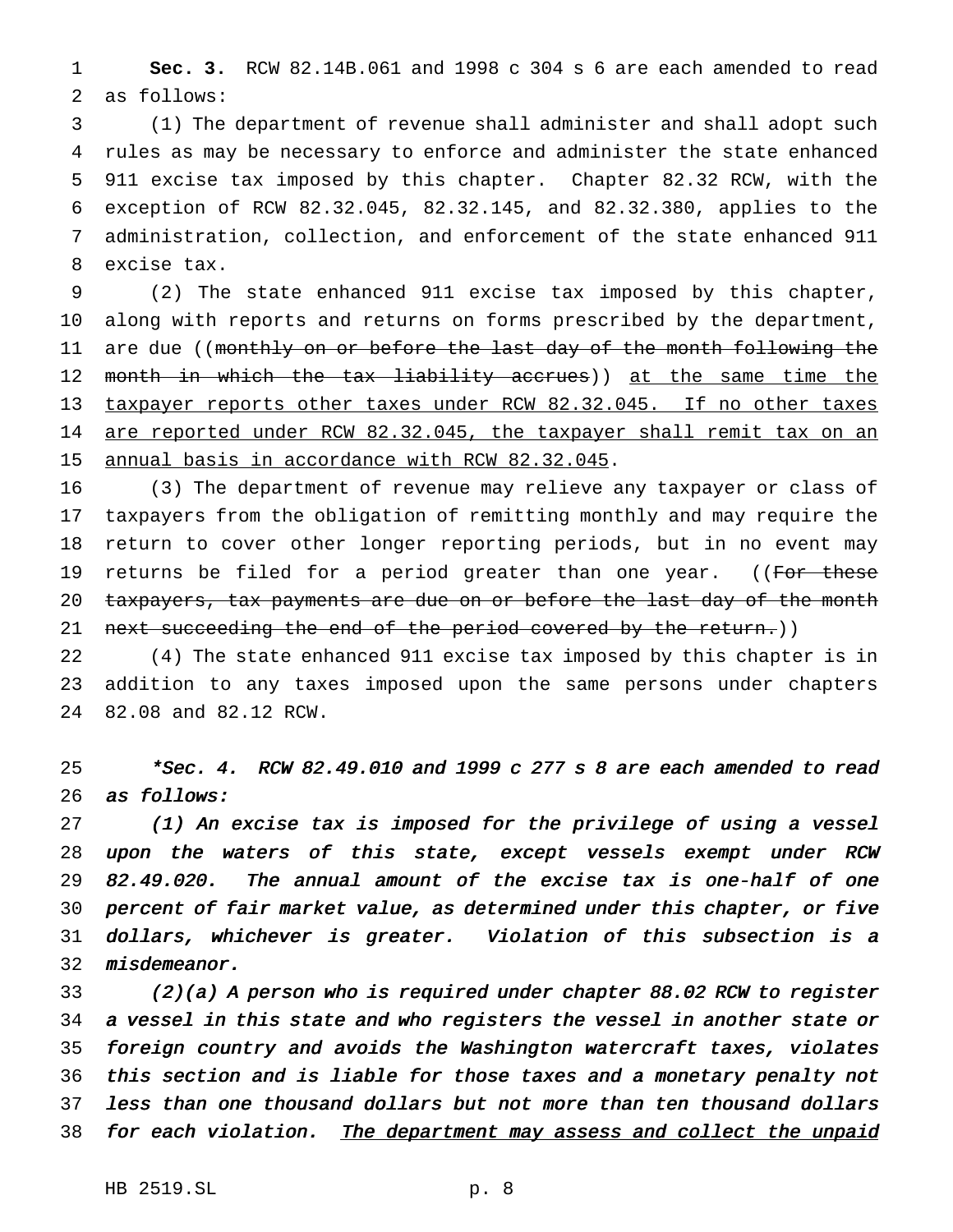1 excise tax under chapter 82.32 RCW, including the penalties and interest provided in chapter 82.32 RCW.

 (b) The penalty provided in this section is due and payable when the person incurring it receives <sup>a</sup> notice in writing from the state patrol describing the violation and advising the person that the penalty is due. The state patrol may, upon written application for review, received within fifteen days, remit or mitigate <sup>a</sup> penalty provided for in this section or discontinue an action to recover the penalty upon such terms it deems proper and may ascertain the facts in 10 a manner and under rules it deems proper. If the amount of the penalty is not paid to the state patrol within fifteen days after receipt of 12 the notice imposing the penalty, or application for remission or 13 mitigation has not been made within fifteen days after the violator has 14 received notice of the disposition of the application, the attorney general shall bring an action in the name of the state of Washington in the superior court of Thurston county or of any other county in which 17 the violator resides or does business, to recover the penalty, administrative fees, and attorneys' fees. All penalties recovered under this section shall be paid into the state treasury and credited to the state patrol highway account of the motor vehicle fund for the license fraud task force.

 (3) The excise tax upon <sup>a</sup> vessel registered for the first time in this state shall be imposed for <sup>a</sup> twelve-month period, including the month in which the vessel is registered, unless the director of licensing extends or diminishes vessel registration periods for the purpose of staggered renewal periods under RCW 88.02.050. <sup>A</sup> vessel is registered for the first time in this state when the vessel was not registered in this state for the immediately preceding registration year, or when the vessel was registered in another jurisdiction for the immediately preceding year. The excise tax on vessels required to be registered in this state on June 30, 1983, shall be paid by June 30, 1983.

**\*Sec. 4 was vetoed. See message at end of chapter.**

 **Sec. 5.** RCW 82.60.060 and 1985 c 232 s 5 are each amended to read as follows:

 (1) The recipient shall begin paying the deferred taxes in the third year after the date certified by the department as the date on which the construction project has been operationally completed. The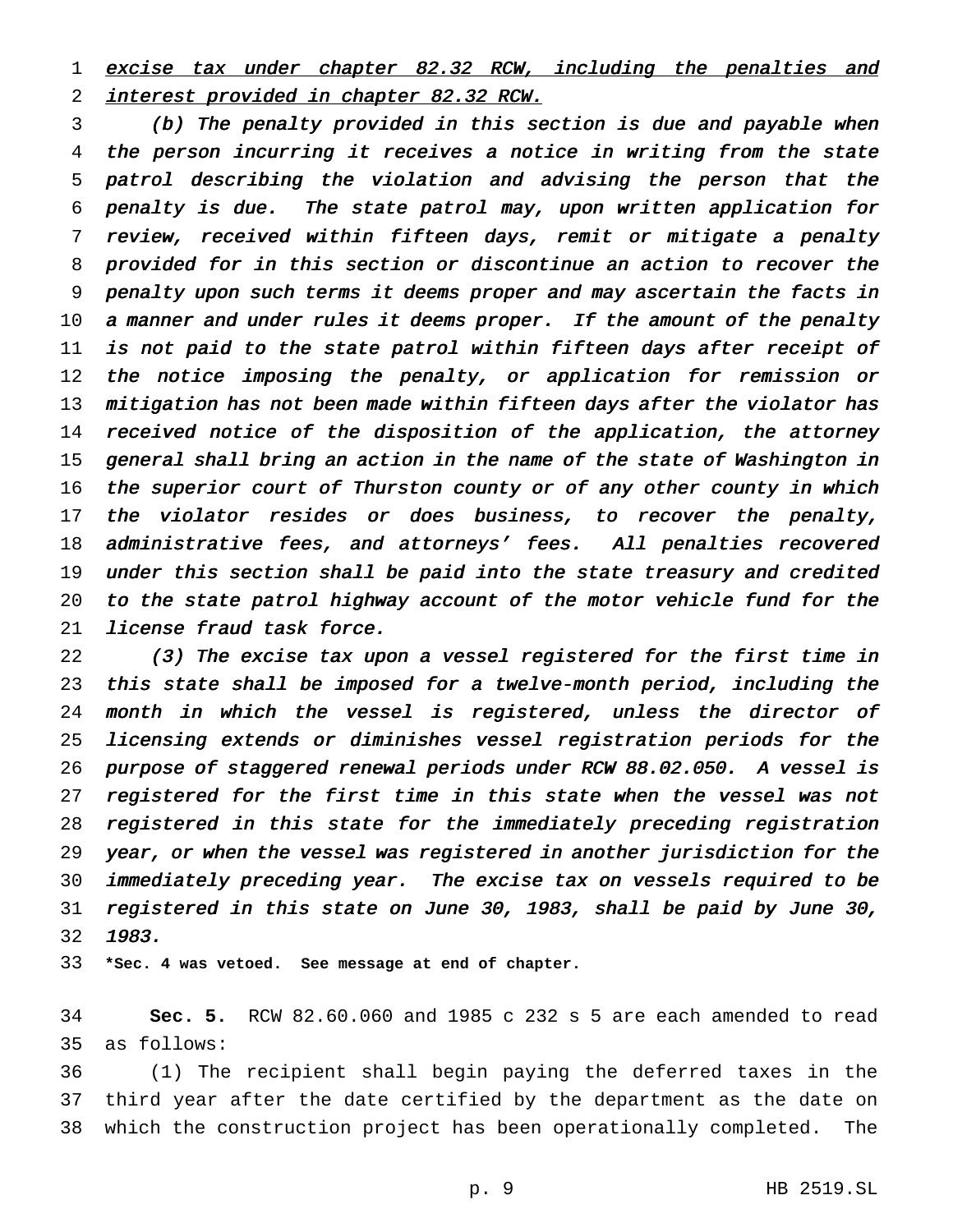first payment will be due on December 31st of the third calendar year after such certified date, with subsequent annual payments due on December 31st of the following four years with amounts of payment scheduled as follows:

| 5  | Repayment Year | % of Deferred Tax Repaid |
|----|----------------|--------------------------|
| 6  |                | 10%                      |
| 7  |                | 15%                      |
| 8  | ર              | $20$ %                   |
| 9  |                | 25%                      |
| 10 | 5              | 30 <sub>8</sub>          |

 (2) The department may authorize an accelerated repayment schedule upon request of the recipient.

 (3) Interest shall not be charged on any taxes deferred under this chapter for the period of deferral, although all other penalties and interest applicable to delinquent excise taxes may be assessed and imposed for delinquent payments under this chapter. The debt for deferred taxes will not be extinguished by insolvency or other failure of the recipient. Transfer of ownership does not terminate the 19 deferral. The deferral is transferred, subject to the successor meeting the eligibility requirements of this chapter, for the remaining 21 periods of the deferral.

 **Sec. 6.** RCW 82.60.080 and 1985 c 232 s 7 are each amended to read as follows:

24 The ((department of)) employment security department shall make, and certify to the department of revenue, all determinations of 26 employment and wages ((required)) as requested by the department under this chapter.

 **Sec. 7.** RCW 82.62.060 and 1986 c 116 s 19 are each amended to read as follows:

 The employment security department shall make, and certify to the department of revenue, all determinations of employment and wages 32 ((required)) requested by the department under this chapter.

 **Sec. 8.** RCW 82.60.049 and 1999 c 164 s 304 are each amended to read as follows:

HB 2519.SL p. 10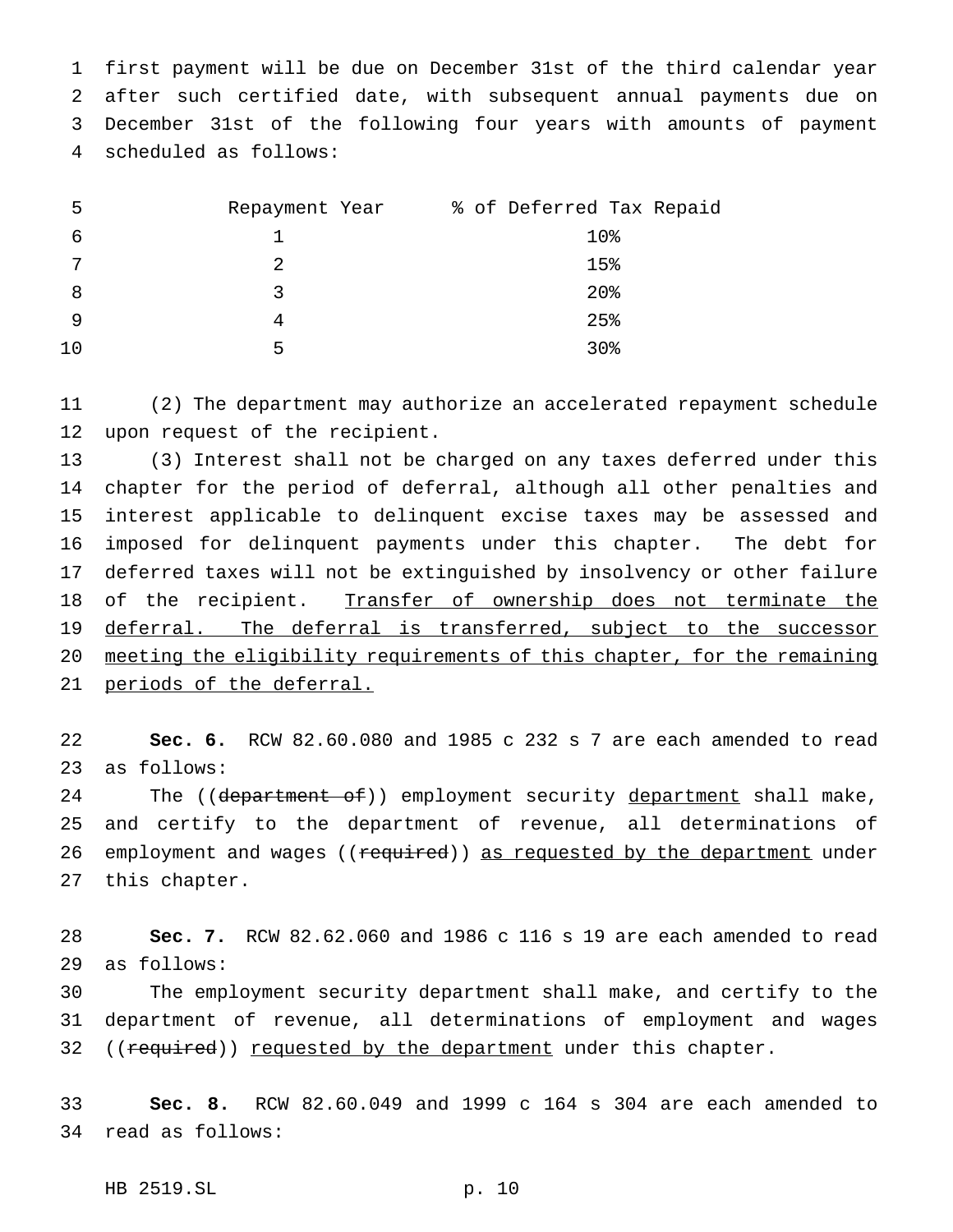(1) For the purposes of this section:

 (a) "Eligible area" also means a designated community empowerment zone approved under RCW 43.63A.700 or a county containing a community empowerment zone.

 (b) "Eligible investment project" also means an investment project in an eligible area as defined in this section.

 (c) "Qualified employment position" means a permanent full-time employee employed in the eligible investment project during the entire year.

 (2) In addition to the provisions of RCW 82.60.040, the department shall issue a sales and use tax deferral certificate for state and local sales and use taxes due under chapters 82.08, 82.12, and 82.14 RCW, on each eligible investment project that is located in an eligible area, if the applicant establishes that at the time the project is operationally complete:

 (a) The applicant will hire at least one qualified employment position for each seven hundred fifty thousand dollars of investment on 18 which a deferral is requested; and

 (b) The positions will be filled by persons who at the time of hire 20 are residents of the community empowerment zone ((in which the project 21 is located)). As used in this subsection, "resident" means the person makes his or her home in the community empowerment zone. A mailing address alone is insufficient to establish that a person is a resident for the purposes of this section. The persons must be hired after the date the application is filed with the department.

 (3) All other provisions and eligibility requirements of this chapter apply to applicants eligible under this section.

28 (4) The qualified employment position must be filled by the end of 29 the calendar year following the year in which the project is certified 30 as operationally complete. If a person does not meet the requirements 31 ((of this section)) for qualified employment positions by the end of 32 the second calendar year following the year in which the project is certified as operationally complete, all deferred taxes are immediately due.

 **Sec. 9.** RCW 82.62.090 and 1999 c 311 s 304 are each amended to read as follows: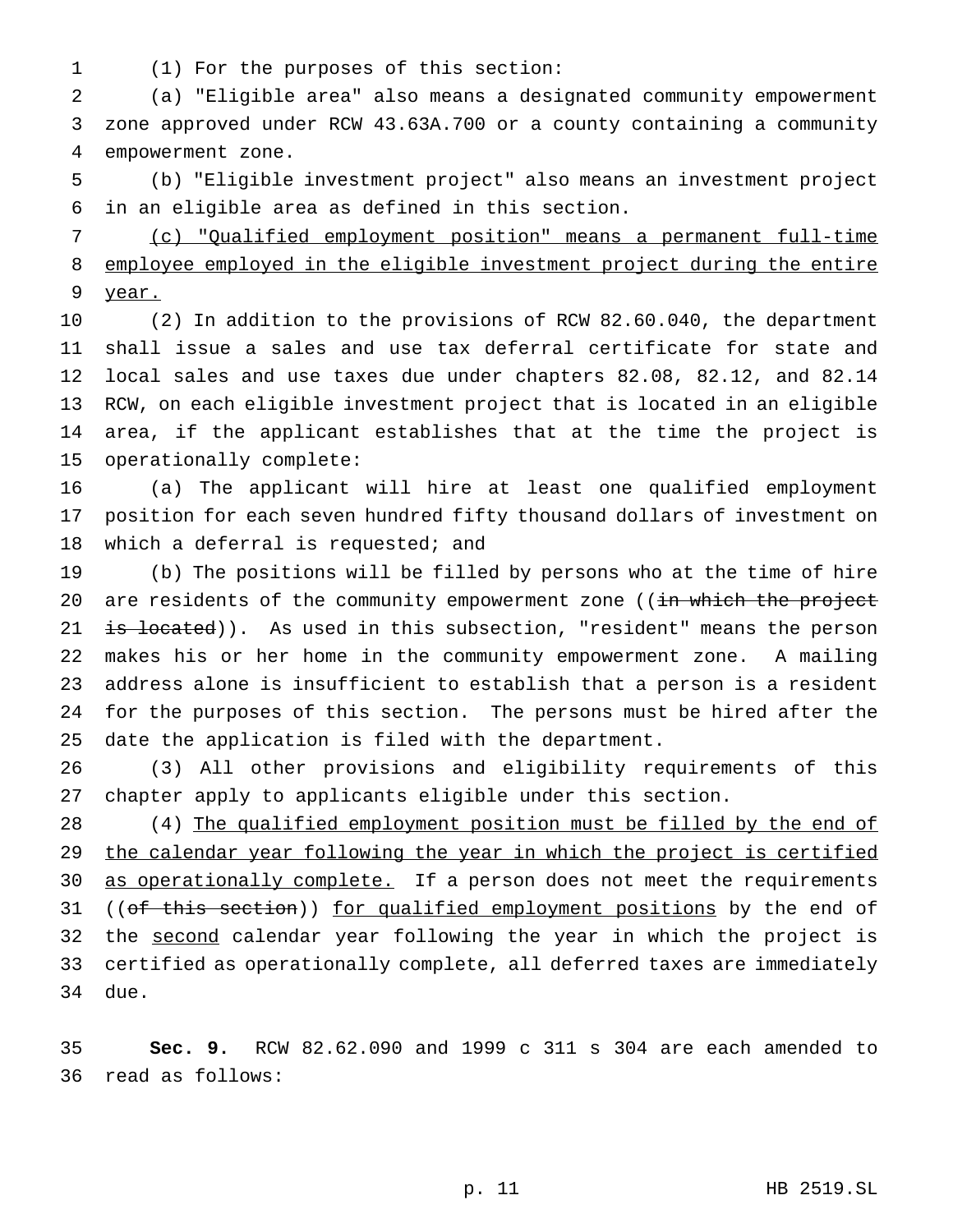(1) A person is not eligible to receive a credit under this chapter 2 if the person is receiving credit for the same position under ((section 303 of this act or)) RCW 82.04.44525 or 82.04.4456.

(2) This section expires December 31, 2003.

 **Sec. 10.** RCW 82.63.045 and 1995 1st sp.s. c 3 s 13 are each amended to read as follows:

 (1) Except as provided in subsection (2) of this section, taxes deferred under this chapter need not be repaid.

 (2) If, on the basis of a report under RCW 82.63.020 or other information, the department finds that an investment project is used for purposes other than qualified research and development or pilot scale manufacturing at any time during the calendar year in which the investment project is certified by the department as having been operationally completed, or at any time during any of the seven succeeding calendar years, a portion of deferred taxes shall be immediately due according to the following schedule:

| 17 | Year in which use occurs | % of deferred taxes due |
|----|--------------------------|-------------------------|
| 18 | 1                        | 100%                    |
| 19 | 2                        | 87.5%                   |
| 20 | 3                        | 75%                     |
| 21 | 4                        | 62.5%                   |
| 22 | 5                        | 50%                     |
| 23 | 6                        | 37.5%                   |
| 24 | 7                        | 25%                     |
| 25 | 8                        | 12.5%                   |

 The department shall assess interest at the rate provided for delinquent taxes, but not penalties, retroactively to the date of 28 deferral. The debt for deferred taxes will not be extinguished by 29 insolvency or other failure of the recipient. Transfer of ownership 30 does not terminate the deferral. The deferral is transferred, subject 31 to the successor meeting the eligibility requirements of this chapter, for the remaining periods of the deferral.

 (3) Notwithstanding subsection (2) of this section, deferred taxes on the following need not be repaid: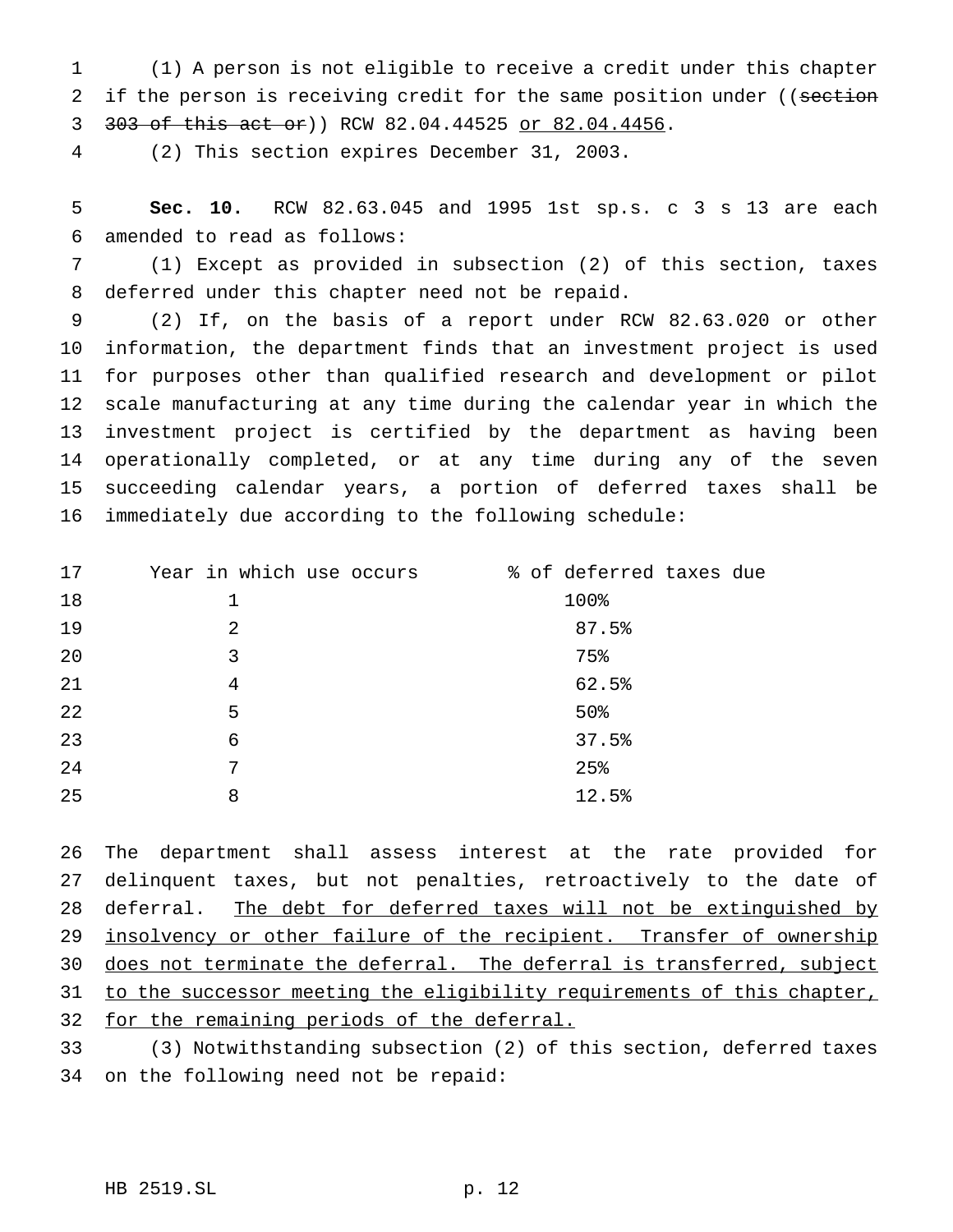(a) Machinery and equipment, and sales of or charges made for labor and services, which at the time of purchase would have qualified for exemption under RCW 82.08.02565; and

 (b) Machinery and equipment which at the time of first use would have qualified for exemption under RCW 82.12.02565.

 **Sec. 11.** RCW 82.04.4456 and 1999 c 311 s 302 are each amended to read as follows:

 (1) Subject to the limits and provisions of this section, a credit is authorized against the tax otherwise due under this chapter for persons engaged in a rural county in the business of manufacturing software or programming, as those terms are defined in this section.

 (2) A person who partially or totally relocates a business from one rural county to another rural county is eligible for any qualifying new jobs created as a result of the relocation but is not eligible to receive credit for the jobs moved from one county to the other.

 (3)(a) To qualify for the credit, the qualifying activity of the person must be conducted in a rural county and the qualified employment position must be located in the rural county.

 (b) If an activity is conducted both from a rural county and outside of a rural county, the credit is available if at least ninety 21 percent of the qualifying activity ((takes place)) is conducted within a rural county. If the qualifying activity is a service taxable activity, the place where the work is performed is the place at which the activity is conducted.

 (4)(a) The credit under this section shall equal one thousand dollars for each qualified employment position created after July 1, 1999, in an eligible area. A credit is earned for the calendar year the person is hired to fill the position. Additionally a credit is earned for each year the position is maintained over the subsequent consecutive years, up to four years. The county must meet the definition of a rural county at the time the position is filled. If the county does not have a rural county status the following year or years, the position is still eligible for the remaining years if all other conditions are met.

 (b) Credit may not be taken for hiring of persons into positions that exist before July 1, 1999. Credit is authorized for new employees hired for new positions created on or after July 1, 1999. New positions filled by existing employees are eligible for the credit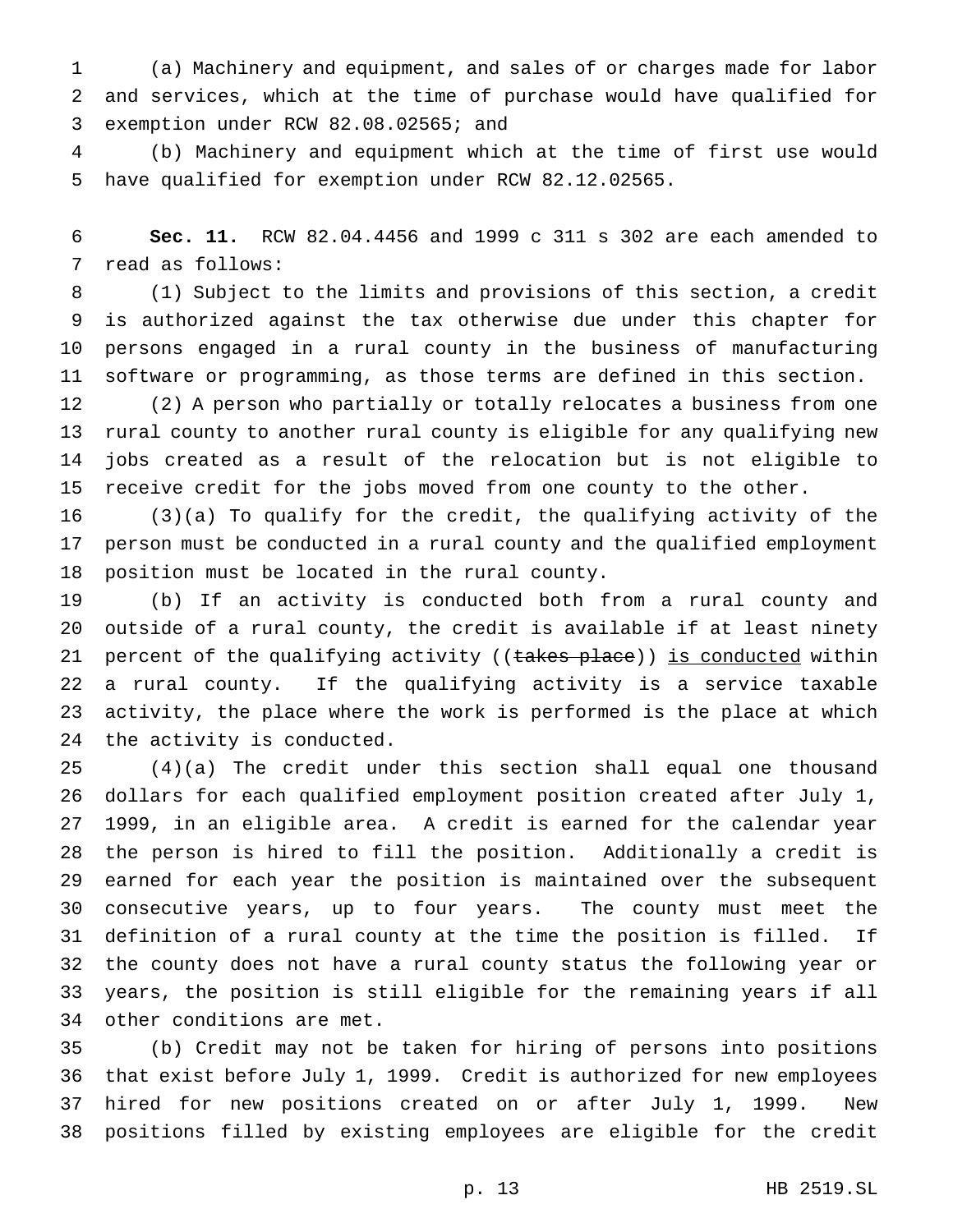under this section only if the position vacated by the existing employee is filled by a new hire. A business that is a sole proprietorship without any employees is equivalent to one employee position and this type of business is eligible to receive credit for one position.

 (c) If a position is filled before July 1st, this position is 7 eligible for the full yearly credit for that calendar year. If it is filled after June 30th, this position is eligible for half of the 9 credit for that calendar year.

 (d) A person that has engaged in qualifying activities in the rural county before August 1, 1999, qualifies for the credit under this section for positions created and filled after August 1, 1999.

 (5) No application is necessary for the tax credit. The person must keep records necessary for the department to verify eligibility under this section. This information includes information relating to 16 description of qualifying activity ((engaged)) conducted in the rural county and outside the rural county by the person as well as detailed 18 records on positions and employees. ((The department shall, in consultation with a representative group of affected taxpayers, develop 20 a method of segregating activity and related income so that those persons who engage in multiple activities can determine eligibility for 22 credit under this section.))

 (6) If at any time the department finds that a person is not eligible for tax credit under this section, the amount of taxes for which a credit has been claimed shall be immediately due. The department shall assess interest, but not penalties, on the taxes for which the person is not eligible. The interest shall be assessed at the rate provided for delinquent excise taxes under chapter 82.32 RCW, shall be assessed retroactively to the date the tax credit was taken, and shall accrue until the taxes for which a credit has been used are repaid.

 (7) The credit under this section may be used against any tax due under this chapter, but in no case may a credit earned during one calendar year be carried over to be credited against taxes incurred in a subsequent calendar year. A person is not eligible to receive a credit under this section if the person is receiving credit for the same position under chapter 82.62 RCW or RCW 82.04.44525 or is taking the credit under RCW 82.04.4457. No refunds may be granted for credits under this section.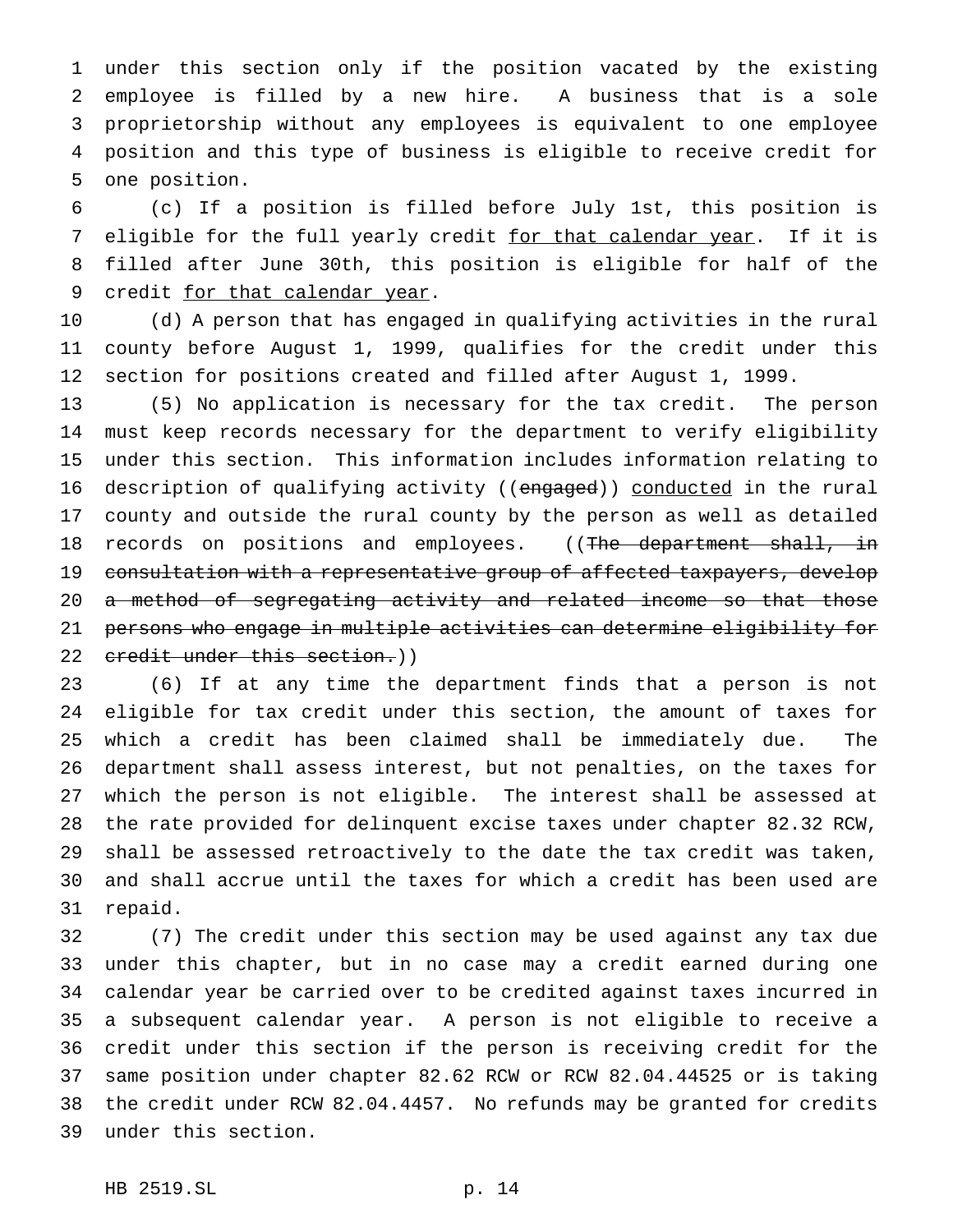(8) A person taking tax credits under this section shall make an annual report to the department. The report shall be in a letter form and shall include the following information: Number of positions for which credit is being claimed, type of position for which credit is being claimed, type of activity in which the person is engaged in the 6 county,  $((and))$  how long the person has been located in the county, and 7 taxpayer name and registration number. The report must be filed by January 30th of each year for which credit was claimed during the 9 previous year. Failure to file a report will not result in the loss of 10 eligibility under this section. However, the department, through its 11 research division, shall contact taxpayers who have not filed the 12 report and obtain the data from the taxpayer or assist the taxpayer in the filing of the report, so that the data and information necessary to 14 measure the program's effectiveness is maintained.

15 (9) Transfer of ownership does not affect credit eligibility( $(+)$ ). 16 However, the successive credits  $((i\cdot s))$  are available to the successor for remaining periods in the five years only if the eligibility conditions of this section are met.

(10) As used in this section:

 (a) "Manufacturing" means the same as "to manufacture" under RCW 82.04.120. Manufacturing includes the activities of both manufacturers and processors for hire.

 (b) "Programming" means the activities that involve the creation or modification of software, as that term is defined in this chapter, and that are taxable as a service under RCW 82.04.290(2) or as a retail sale under RCW 82.04.050.

 (c) "Qualifying activity" means manufacturing of software or programming.

 (d) "Qualified employment position" means a permanent full-time position doing programming of software or manufacturing of software. This excludes administrative, professional, service, executive, and other similar positions. If an employee is either voluntarily or involuntarily separated from employment, the employment position is considered filled on a full-time basis if the employer is either training or actively recruiting a replacement employee. Full-time means a position for at least thirty-five hours a week.

 (e) "Rural county" means a county with a population density of less than one hundred persons per square mile as determined by the office of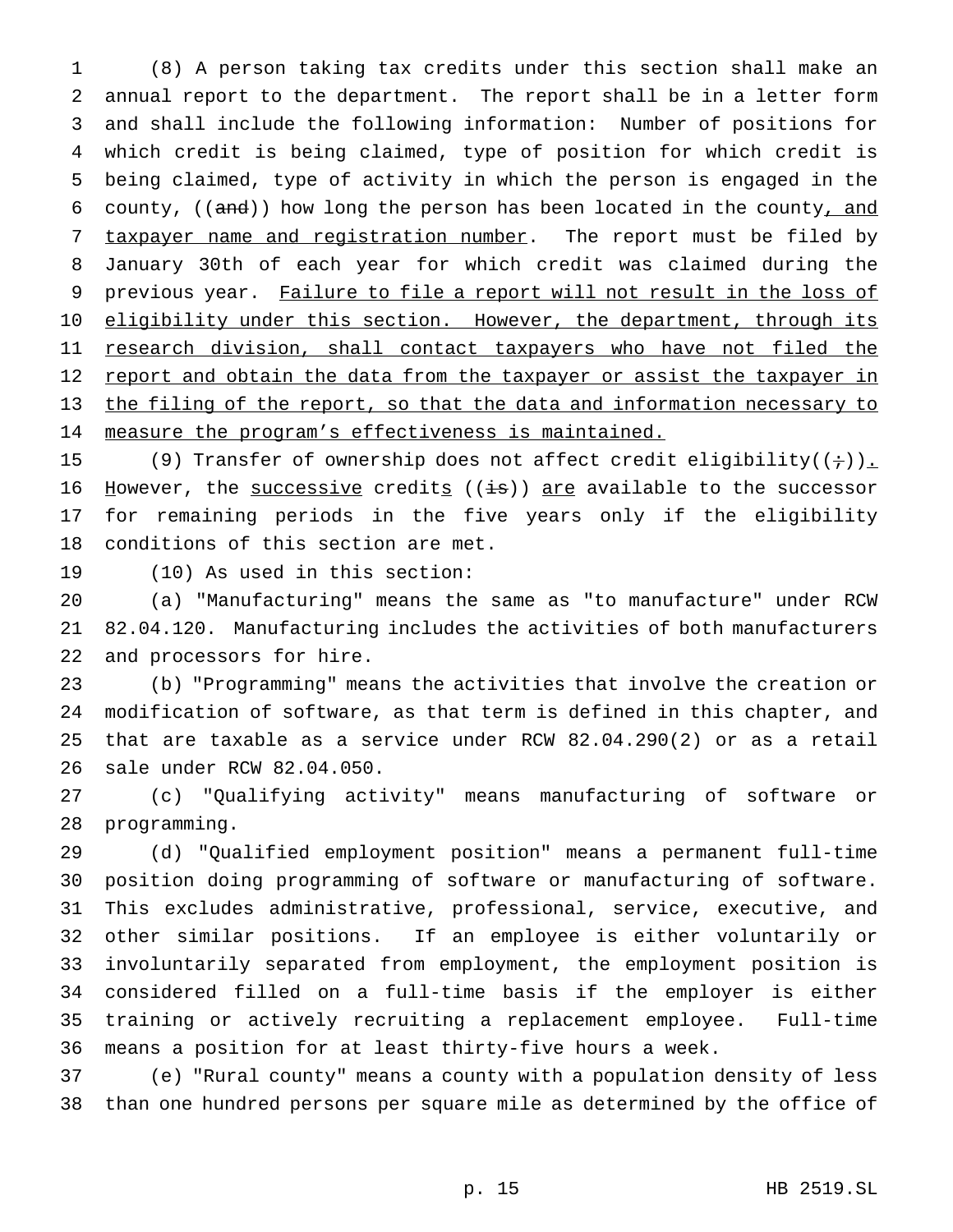financial management and published each year by the department for the period July 1st to June 30th.

 (f) "Software" has the same meaning as defined in RCW 82.04.215. (11) No credit may be taken or accrued under this section on or after January 1, 2004.

(12) This section expires December 31, 2003.

 **Sec. 12.** RCW 82.04.4457 and 1999 c 311 s 303 are each amended to read as follows:

 (1) Subject to the limits and provisions of this section, a credit is authorized against the tax otherwise due under this chapter for persons engaged in a rural county in the business of providing information technology help desk services to third parties.

 (2) To qualify for the credit, the help desk services must be conducted from a rural county.

 (3) The amount of the tax credit for persons engaged in the activity of providing information technology help desk services in rural counties shall be equal to one hundred percent of the amount of tax due under this chapter that is attributable to providing the services from the rural county. In order to qualify for the credit under this subsection, the county must meet the definition of rural county at the time the person begins to conduct qualifying business in the county.

 (4) No application is necessary for the tax credit. The person must keep records necessary for the department to verify eligibility under this section. These records include information relating to description of activity engaged in a rural county by the person.

 (5) If at any time the department finds that a person is not eligible for tax credit under this section, the amount of taxes for which a credit has been used is immediately due. The department shall assess interest, but not penalties, on the credited taxes for which the person is not eligible. The interest shall be assessed at the rate provided for delinquent excise taxes under chapter 82.32 RCW, shall be assessed retroactively to the date the tax credit was taken, and shall accrue until the taxes for which a credit has been used are repaid.

 (6) The credit under this section may be used against any tax due under this chapter, but in no case may a credit earned during one calendar year be carried over to be credited against taxes incurred in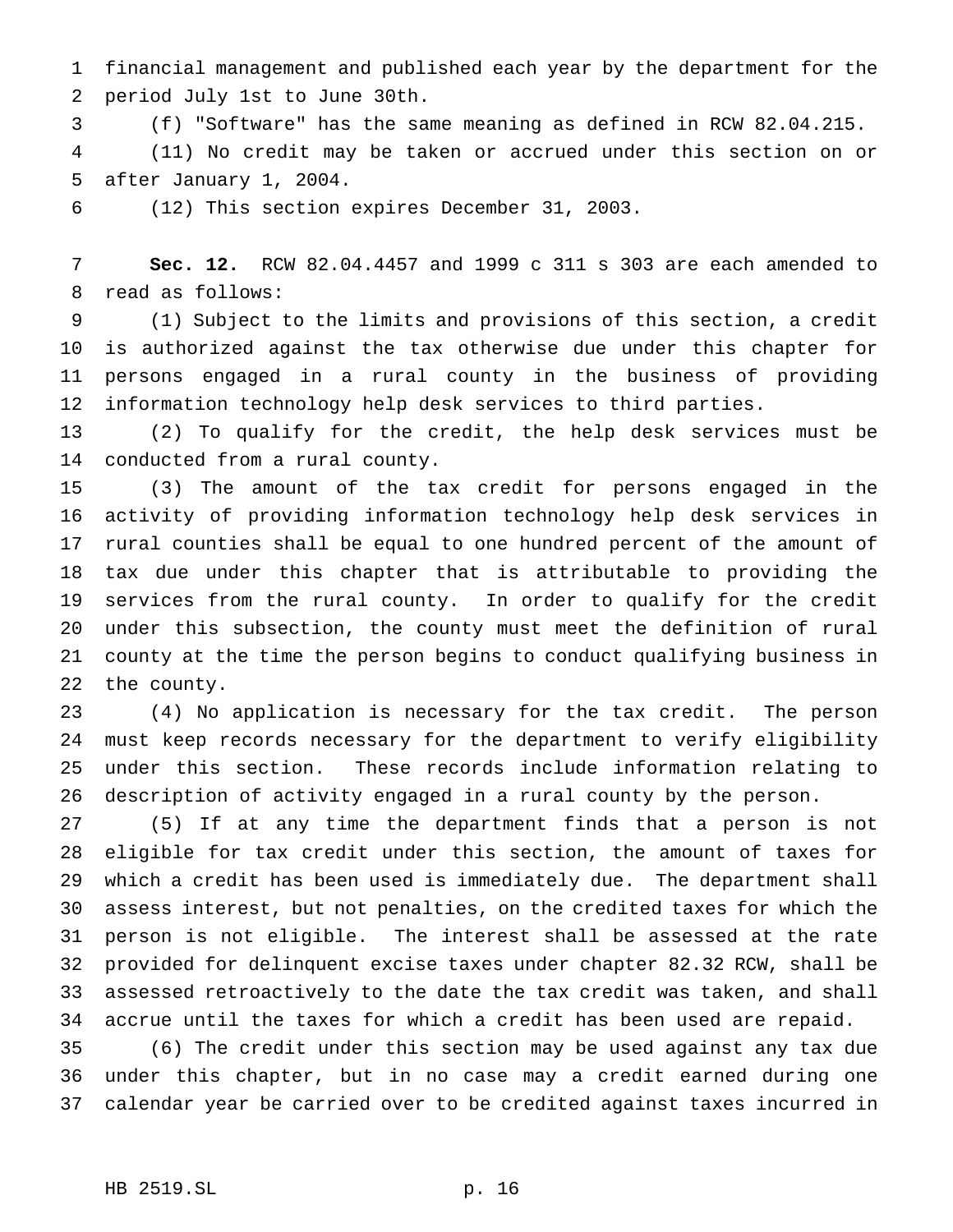a subsequent calendar year. No refunds may be granted for credits under this section.

 (7) A person taking tax credits under this section shall make an annual report to the department. The report shall be in a letter form and shall include the following information: Type of activity in which the person is engaged in the county, number of employees in the rural 7 county, ((and)) how long the person has been located in the county<u>, and</u> 8 taxpayer name and registration number. The report must be filed by January 30th of each year for which credit was claimed during the 10 previous year. Failure to file a report will not result in the loss of 11 eligibility under this section. However, the department, through its 12 research division, shall contact taxpayers who have not filed the report and obtain the data from the taxpayer or assist the taxpayer in 14 the filing of the report, so that the data and information necessary to 15 measure the program's effectiveness is maintained.

16 (8) Transfer of ownership does not affect credit eligibility( $(+)$ ). 17 However, the credit is available to the successor only if the eligibility conditions of this section are met.

(9) As used in this section:

 (a) "Information technology help desk services" means the following services performed using electronic and telephonic communication:

(i) Software and hardware maintenance;

(ii) Software and hardware diagnostics and troubleshooting;

(iii) Software and hardware installation;

(iv) Software and hardware repair;

(v) Software and hardware information and training; and

(vi) Software and hardware upgrade.

 (b) "Rural county" means a county with a population density of less than one hundred persons per square mile, as determined by the office of financial management and published each year by the department for the period July 1st to June 30th.

(10) This section expires December 31, 2003.

 NEW SECTION. **Sec. 13.** This act takes effect July 1, 2000. Passed the House February 8, 2000. Passed the Senate February 29, 2000. Approved by the Governor March 24, 2000, with the exception of certain items that were vetoed.

Filed in Office of Secretary of State March 24, 2000.